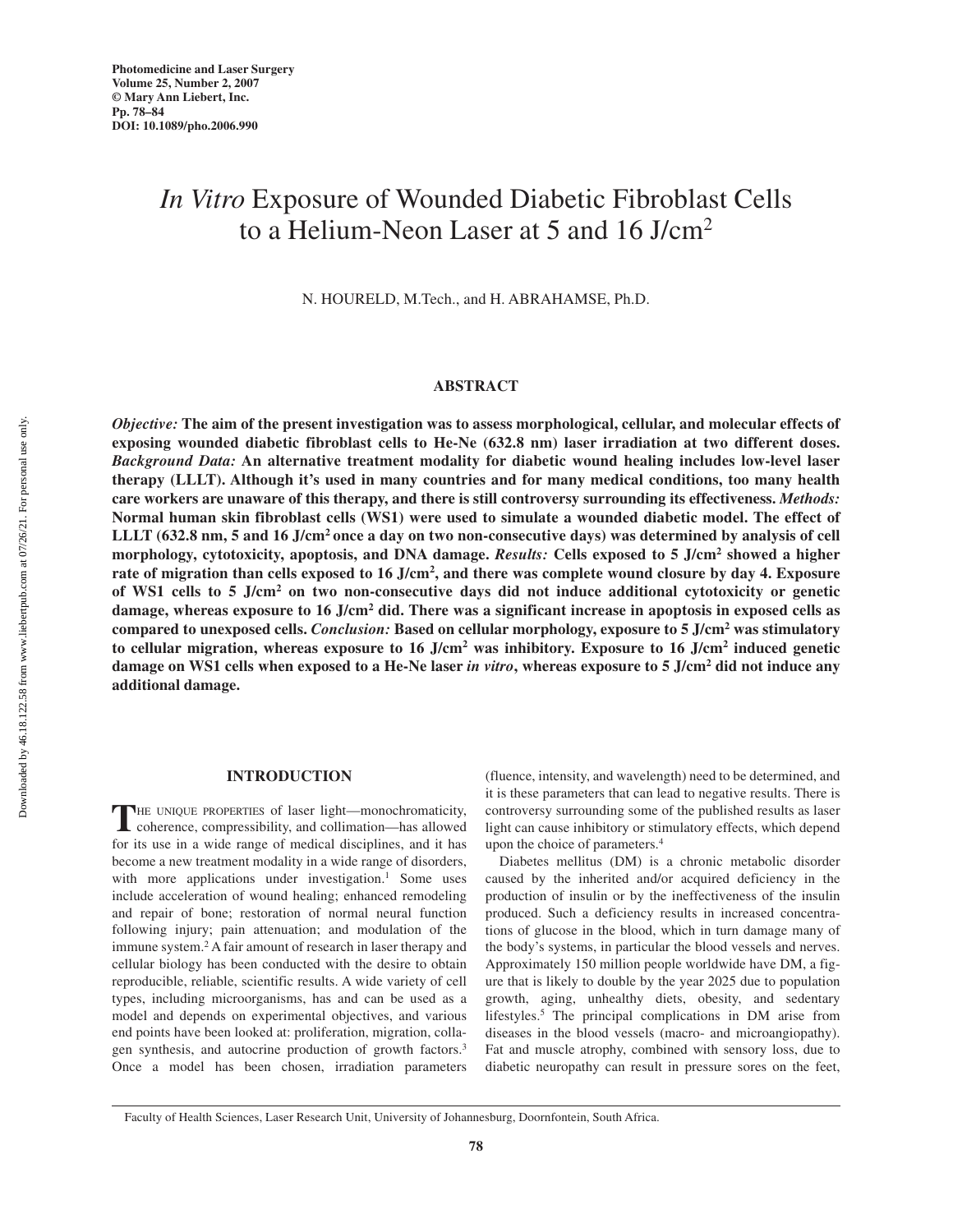which may necessitate amputation at a later date. Approximately 15% of diabetic patients will develop foot ulcers, and 6% of these will require hospitalization for the treatment of such ulcers.<sup>6</sup> Amputation is one of the most costly complications of diabetes and places an added economic burden on society due to a loss of earnings—claiming approximately 8% of health budgets in developed countries.7

Patients with DM require complex continuous medical attention to prevent acute complications and reduce the risk of long-term complications.<sup>8</sup> Foot ulceration is a major cause of disability in diabetic patients, and every effort and treatment available should be accessible to these patients to prevent or delay adverse outcomes and lower the incidence of amputation. There is a variation in the treatment of foot wounds in diabetic patients, and some of the established treatments include offloading, debridement, dressings, infection management, vascular reconstruction, amputation, and adjunctive medical therapies (e.g., normalization of blood glucose and treatment of edema).8 Low-level laser therapy (LLLT) has been used in a variety of animal and human models in the treatment of diabetic wounds. It has been shown that laser therapy increases wound closure, improves wound epithelialization, cellular content, granulation tissue, and collagen deposition in diabetic mice.<sup>9</sup> There is a rapid decrease in the inflammatory reaction, cleansing, and acceleration of regeneration processes in infected wounds in diabetic patients.10,11 LLLT has been shown to induce wound healing in conditions of reduced microcirculation,<sup>12,13</sup> enhance wound tensile strength, $14$  accelerate collagen production, $15,16$ and enhance angiogenesis.17

### **METHODS**

#### *Cell culture*

All materials and cells used for cell culture were supplied through Adcock S.A. unless otherwise stated. Human skin fibroblast (HSF) cells, WS1 (ATCC CRL 1502), were grown to confluence in complete Eagle Earle's minimum essential media (EMEM, 12-136F) containing 10% fetal bovine serum (FBS, 14-501AI), 2 mM L-glutamine (17-605F), 0.1 mM non-essential amino acid (NEAA, 13-114E), 1 mM sodium pyruvate (13-115E), and 1% Pen-strep fungizone (17-74SE), at 37°C in 5% carbon dioxide and 85% humidity. A diabetic wound model was based on the published work of Hamuro et al.  $(2002)$ ,<sup>18</sup> who examined the effect of elevated extracellular glucose, thus simulating diabetes,18–23 on cellular migration. A diabetic cell model was achieved by culturing the cells in complete media containing an additional 17 mMol/L D-glucose.<sup>19</sup> To determine the effects of the laser, cells were detached from the culture vessels by trypsinization (1 ml/25 cm2 , 0.25% trypsin [17-160E]/0.03% EDTA), and approximately  $6 \times 10^5$  cells were seeded into 3.3-cm-diameter culture plates as determined by the Trypan blue exclusion test. Plates were incubated overnight to allow the cells to attach, and a central scratch, using a sterile pipette, was introduced to simulate a wound.<sup>24</sup>

#### *Laser set-up and irradiation*

Cells were exposed once per day on days 1 and 4. Cells were exposed to a He-Ne laser (Spectraphysics; model 127,

wavelength 632.8 nm), with an output power of 3 mW/cm<sup>2</sup>. The laser beam was expanded and clipped to give a truncated Gaussian beam with a spot size of 3.3 cm in diameter. Output power was measured before each exposure using a Newport Optical Meter (model 80) and averaged approximately 33 mW. A dose of either 5 or 16 J/cm2 was used, corresponding to an exposure time of 26 min 33 sec and 84 min 23 sec, respectively. Unexposed wounded normal and unexposed wounded diabetic induced cells were treated in the same manner and were used as controls. Cells were exposed in 2000  $\mu$ L of culture media; the culture media was not replaced as it was used in some of the tests. Each experiment was repeated in triplicate and each test in duplicate.

## *Morphology, cellular, and genetic parameters*

The effect of the laser was determined by looking at cellular morphology, viability, cytotoxicity, apoptosis, and genetic integrity. Cellular morphology was determined by inverted microscopy (Olympus S.A. CKX41); the formation of spindle-shaped cells in wounded cultures was evaluated, characterizing normal processes involved in wound healing.<sup>24</sup> Colony formation, haptotaxis, chemotaxis, and the number of cells in the central scratch were also evaluated. After laser exposure, the culture media was removed and kept for further testing. Cells were removed by trypsonization and re-suspended to a final concentration of approximately  $1 \times 10^{5} / 100 \mu L$  using the Trypan blue exclusion test. An equal volume of cells was mixed with 0.4% Trypan blue (Sigma S.A. T8154), in Hanks balanced salt solution (Adcock S.A. 10-543F), and the number of viable and non-viable cells was counted using a light microscope (Olympus S.A. BX41).

Cytotoxicity was measured using the CytoTox 96® Non-Radioactive Cytotoxicity Assay (Promega S.A. G4000). This assay quantitatively measures lactate dehydrogenase (LDH), a stable cytosolic enzyme that is released upon cell lysis. Maximum LDH values for diabetic induced and normal HSF cells was obtained from samples incubated at  $-80^{\circ}$ C; this value was then used to determine the percentage of cytotoxicity. An equal volume of culture media and substrate was incubated for 30 min in the dark at room temperature. Stop solution was added (100 µl), absorbance was read (Bio-Rad S.A. Benchmark Plus Microplate Spectrophotometer  $A_{490nm}$ ), and percentage of cytotoxicity was determined. Background absorbance from phenol red in the culture media was corrected by including and subtracting a culture medium background control from the results.

Apoptosis was determined by measuring caspase-3 and -7 using the Caspase-Glo<sup>TM</sup>  $3/7$  assay (Promega, S.A. TB323). Addition of reagent results in cellular lysis followed by substrate cleavage by caspase-3 and -7 and a luminescent signal is generated by luciferase. Negative controls consisted of reagent and culture media without cells. A positive control was included by inducing apoptosis in  $1 \times 10^6$  cells/mL using 0.5 µg/mL Actinomycin D. An equal volume of reagent was added to cells; the contents were mixed and incubated at room temperature for 3 h. Luminescence was read using the Junior EG&G Berthold Luminometer. Luminescence is proportional to the amount of caspase activity present.

Genetic integrity was determined by measuring DNA damage using the Comet assay, which was performed according to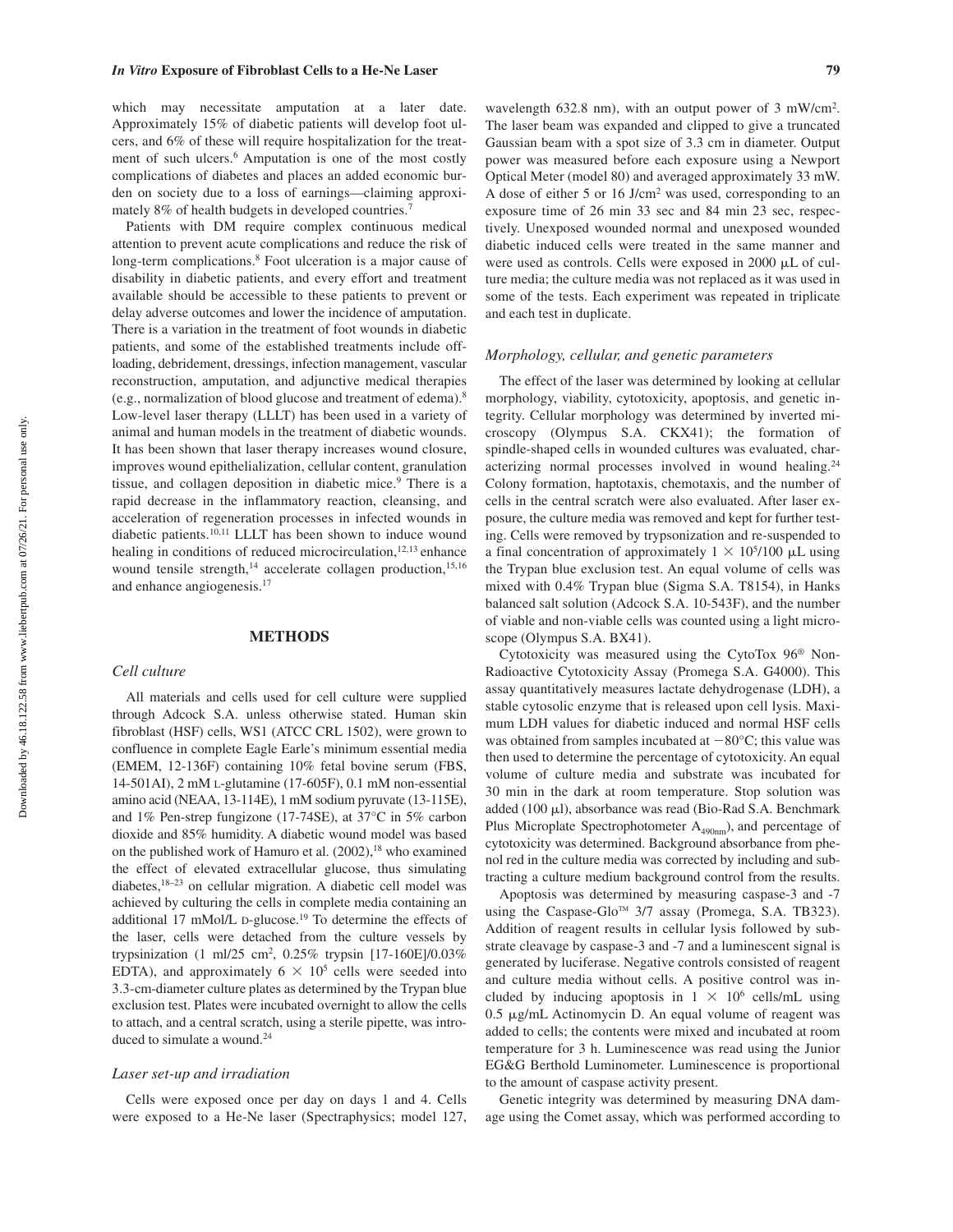Collins.<sup>25</sup> Approximately  $2 \times 10^4$  cells was embedded in 1% low melting point agarose (Sigma S.A. A-9414) and lyzed in lysis solution (2.5 mM NaCl, 0.1 M EDTA, 10 mM Tris, 1% Triton X-100) for 1 h at 4°C. Damaged DNA underwent alkaline unwinding in electrophoresis solution (0.3 M NaOH, 1 mM EDTA). The relaxed coils were pulled out of the nucleoid "head" towards the anode, forming the "tail" of a cometlike image during electrophoresis at 25 V at 4°C for 30 min. Gels were neutralized (0.4 M Tris, pH 7.5) stained with 20  $\mu$ L of a 1 µg/mL 4'6-diamidine-2-phenylindol dihydrochloride (DAPI; Scientific Group S.A. 32804803), and viewed on a fluorescent microscope, (Olympus S.A. BX41/BX51). One hundred comets per gel were visually analyzed at random, and cells were scored according to the five recognizable classes of comets, ranging from class 0 (undamaged, no discernible tail) to class 4 (almost all DNA in tail, insignificant head).

## *Statistical analysis*

Unexposed control cells were included in each experiment, the average of which is represented in each graph. Statistical analysis was done using the one-tailed Student *t* = test using SigmaPlot Version 8.0 and was considered statistically significant at  $p < 0.05$  (plotted using positive and negative standard error bars).

## **RESULTS**

#### *Cellular morphology*

Number and intensity of colony formation, haptotaxis, chemotaxis, and number of cells in the central scratch were evaluated to determine fibroblast activity. There was no difference in cell structure between diabetic induced and normal



**FIG. 1.** Diabetic induced, wounded WS1 cells (40× magnification). Unexposed diabetic wounded cells. **(a)** Day 1: A wound margin and the central scratch can be clearly seen to the left of the picture. **(b)** Day 2: There is evidence of haptotaxis and chemotaxis; the cells are changing their direction of growth and are migrating towards the central scratch. **(c)** Day 3: There is still evidence of haptotaxis and chemotaxis, with cells in the center of the central scratch. **(d)** Day 4: The central scratch can still be clearly seen and there is incomplete wound closure. Diabetic wounded cells exposed once a day on days 1 and 4 to 5 J/cm<sup>2</sup>. **(e)** Day 1: After laser irradiation, there is colony formation; cells begin to accumulate and group at the wound margin. **(f)** Day 2: There is a much more rapid rate of chemotaxis and haptotaxis; a lot more cells can be seen in the central scratch. **(g)** Day 3: Cells can be seen in the center of the central scratch. **(h)** Day 4: After laser irradiation complete wound closure is noted. Diabetic wounded cells exposed once a day on days 1 and 4 to 16 J/cm2 . **(i)** Day 1: After laser irradiation, there is some colony formation. **(j)** Day 2: There is chemotaxis and haptotaxis; cells are migrating towards the central scratch. **(k)** Day 3: Cells can be seen in the center of the central scratch. **(l)** Day 4: After laser irradiation incomplete wound closure is noted.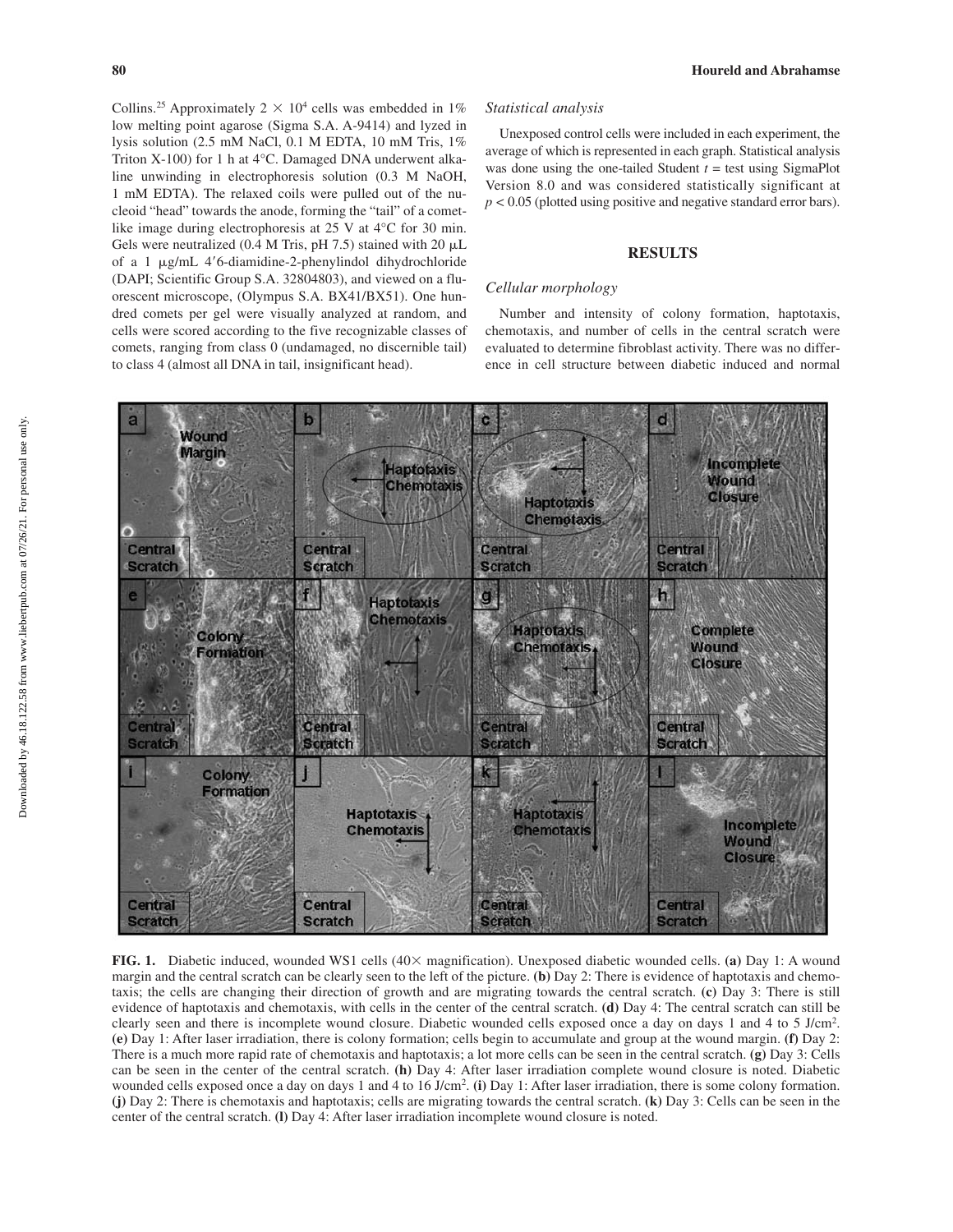

**FIG. 2.** The release of LDH (A<sub>490nm</sub>) from frozen WS1 cells (representing maximum LDH) was used to determine percentage cytotoxicity in WS1 cells exposed once a day on days 1 and 4 to either 5 or 16 J/cm<sup>2</sup>, mean  $\pm$  SEM of triplicate. There is a statistical increase when WS1 cells are incubated in 17 mMol/L D-glucose and exposed to He-Ne laser irradiation at a dose of 5 and 16 J/cm<sup>2</sup>. There is a significant difference between NWC and DWC ( $p < 0.0001$ ), NWC and DW5 ( $p = 0.0010$ ), NWC and DW16 (*p* < 0.0001), and DWC and DW16 (*p* = 0.0010).

WS1 cells, and no marked morphological changes were observed following LLLT. Corresponding with work conducted by Loevschall and Arenholtd-Bindslev,<sup>26</sup> cells remained long and slender in shape.

Unexposed, normal and diabetic induced, wounded WS1 cells showed signs of haptotaxis and chemotaxis after overnight incubation at 37°C (Fig. 1a–d). Spindle-shaped cells were seen migrating towards the central scratch. By day 3, fibroblast cells could be seen in the center of the central scratch, and on day 4, there were areas of "incomplete wound closure." Cells from either end of the wound margin did not make contact.

Wounded, diabetic induced cells exposed once a day to 5 J/cm2 on days 1 and 4 remained intact and showed complete wound closure by day 4 (Fig. 1e–h). After irradiation on day 1, there was colony formation, with a dense cluster of cells along the wound margin. After overnight incubation, there was a much quicker rate of chemotaxis and haptotaxis, cells showed structural changes sooner, and cells in the central scratch were more numerous compared to unexposed cells. By day 3, spindleshaped cells were seen in the center of the central scratch, and there was complete wound closure on day 4. Cells from either end of the wound margin made contact.

However, when exposed to 16 J/cm2, there was incomplete wound closure by day 4, when wounded, diabetic induced cells were exposed once a day to 16 J/cm<sup>2</sup> on days 1 and 4, (Fig. 1i–1). After laser irradiation on day 1, there was colony formation, with cells beginning to cluster along the wound margin. By day 2, there was evidence of chemotaxis and haptotaxis, with spindleshaped cells beginning to migrate towards the central scratch. On day 3, there was still evidence of haptotaxis and chemotaxis, and on day 4, after laser irradiation, there was incomplete wound closure.

## *Cytotoxicity*

Percent cytotoxicity as a measure of LDH released into the culture media by lyzed cells was determined spectrophotometrically  $(A_{490nm})$ . Simulating diabetes in WS1 cells by growing them in 17 mMol D-glucose increased the amount of released LDH (Fig. 2). There was a significant increase in percentage of cytotoxicity in diabetic wounded unexposed cells as compared to normal wounded unexposed cells  $(p < 0.0001)$ . Exposure of diabetic wounded WS1 cells to 5 J/cm2 on days 1 and 4 did not induce additional damage on cells when compared to diabetic wounded unexposed cells  $(p = 0.5476)$ , although there was a significant increase when compared to normal wounded unexposed cells ( $p = 0.0010$ ). On the other hand, exposure of cells on days 1 and 4 at a dose of 16 J/cm2 significantly increased the amount of cellular lysis and damage compared to diabetic wounded unexposed cells ( $p = 0.0010$ ); however, the increase compared to cells exposed to 5 J/cm<sup>2</sup> was not significant ( $p = 0.1084$ ). There was also a significant difference between normal wounded unexposed cells and diabetic wounded cells exposed to 16 J/cm<sup>2</sup> ( $p < 0.0001$ ).

#### *Apoptosis*

Apoptosis or programmed cell death was significantly increased in cells exposed to either 5 or 16 J/cm2 (Fig. 3). When cells were exposed to 5 J/cm2 , the increase in caspase-3 and -7 activity was increased as compared to normal wounded unexposed and diabetic wounded unexposed cells (*p* = 0.0002 and  $p = 0.0001$ , respectively). The increase in cells exposed to 16 J/cm<sup>2</sup> was also significant when compared to normal wounded unexposed and diabetic wounded unexposed cells (*p* = 0.0003 and  $p = 0.0002$ , respectively). There was no change between 5 and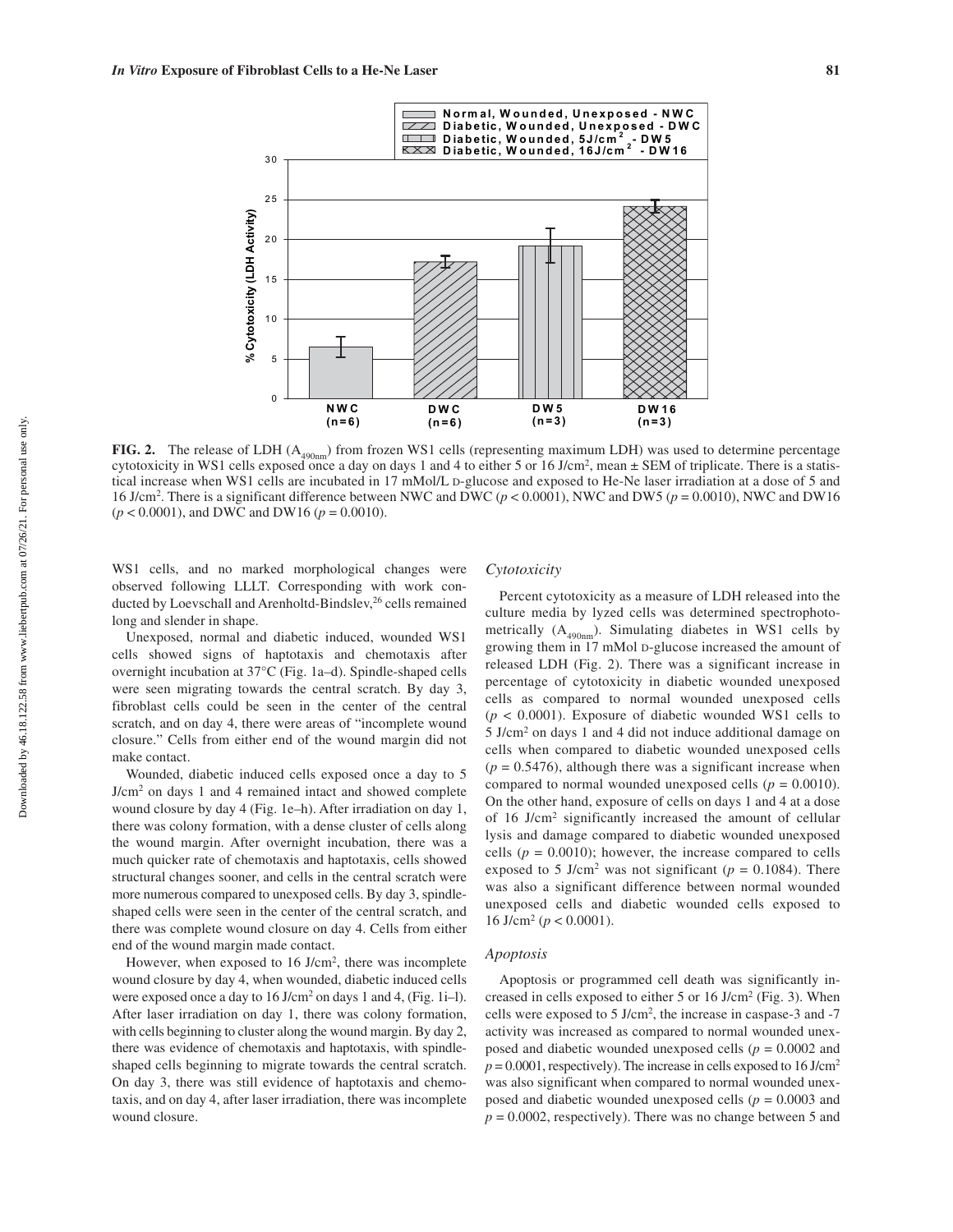

**FIG. 3.** Apoptosis was determined by measuring caspase-3 and -7 activity in WS1 cells exposed once a day on days 1 and 4 to either 5 or 16 J/cm<sup>2</sup>, mean  $\pm$  SEM of duplicate. There is a statistical increase in apoptosis when cells are exposed to 5 and 16 J/cm<sup>2</sup> as compared to NWC ( $p = 0.0002$  and  $p = 0.0003$ , respectively) and DWC ( $p = 0.0001$  and  $p = 0.0002$ , respectively).

16 J/cm2 . Diabetic wounded unexposed cells had less apoptosis than normal wounded unexposed cells ( $p = 0.0006$ ).

## *Genetic integrity*

The amount of DNA damage was assessed by the Comet assay, performed according to Collins.<sup>25</sup> One hundred comets were scored according to the class they fell into: class 0–4. The class number multiplied by the number of comets in each class gave an arbitrary unit of 0–400. The higher the arbitrary unit, the more DNA damage present. There was no change in diabetic wounded unexposed cells as compared to normal wounded unexposed cells; thus, growing WS1 cells in a hyperglycemic environment for up to 5 days did not induce additional DNA damage (Fig. 4). When WS1 cells were exposed to 5 J/cm2 once a day on days 1 and 4, there was no change as compared to diabetic wounded unexposed cells and normal wounded unexposed cells. Thus, such an exposure regime *in vitro* did not induce additional DNA damage on cells. However, when WS1 cells were exposed to 16 J/cm2 once a day on days 1 and 4, there was a significant increase as compared to normal wounded unexposed cells ( $p = 0.0007$ ) and diabetic



**FIG. 4.** Genetic integrity was determined by the Comet assay. Comets were scored manually and represented as arbitrary units. WS1 cells were exposed once a day on days 1 and 4 to either 5 or 16 J/cm<sup>2</sup>, mean  $\pm$  SEM of triplicate. There is a statistical increase in DNA damage in cells exposed to  $16 \text{ J/cm}^2$ . There is a statistical difference between NWC and DW16 ( $p = 0.0007$ ), DWC and DW16 ( $p = 0.0165$ ), and between DW5 and DW16 ( $p = 0.0010$ ).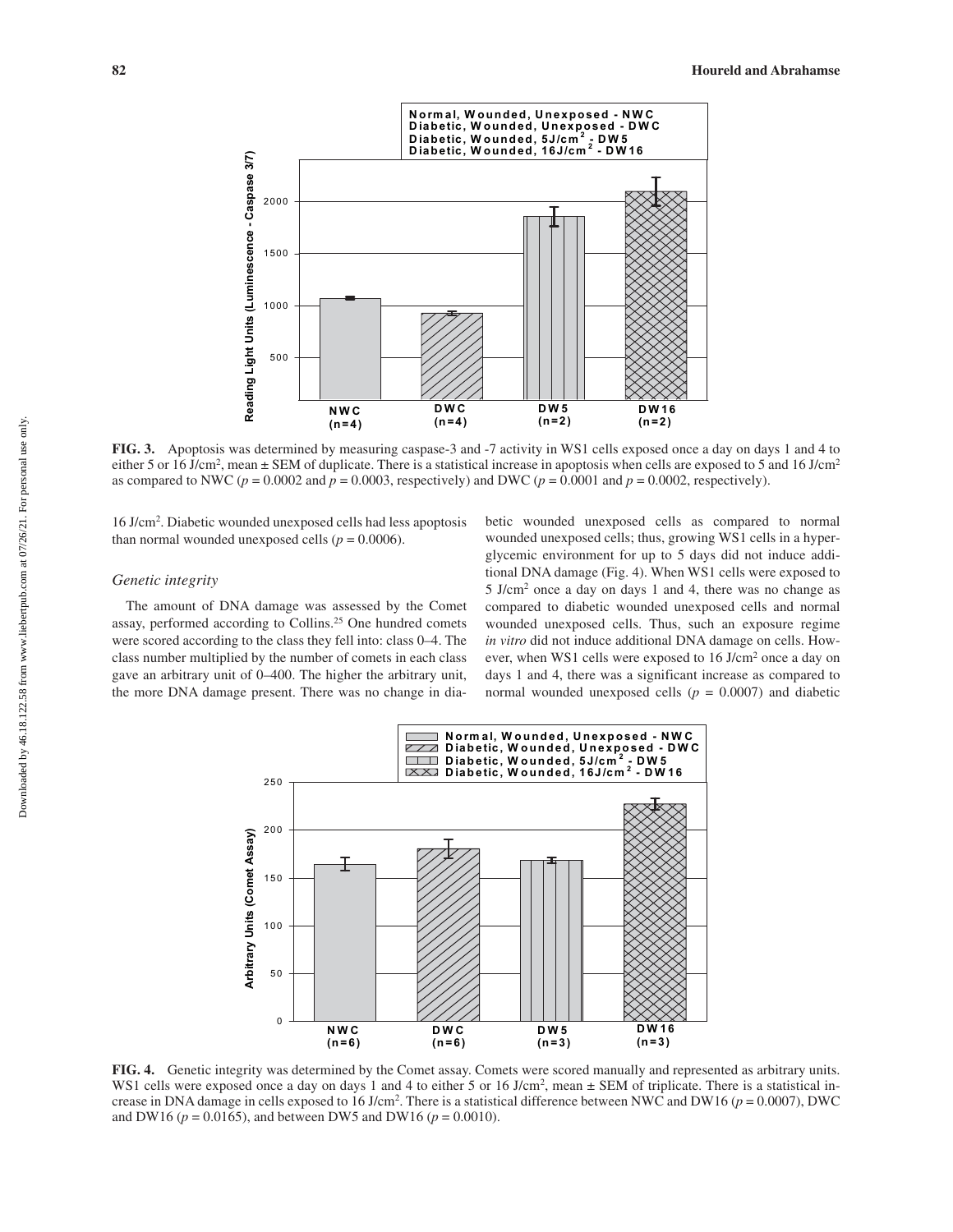## *In Vitro* **Exposure of Fibroblast Cells to a He-Ne Laser 83**

wounded unexposed cells ( $p = 0.0165$ ), as well as when compared to cells exposed to 5 J/cm<sup>2</sup> ( $p = 0.0010$ ).

## **DISCUSSION**

From the cellular morphology, it can be seen that exposure to 5 J/cm2 increases cell migration and wound closure in diabetic induced wounded WS1 cells. After a single exposure, there is evidence of colony formation as cells begin to group and accumulate at the wound margin. There is also a greater rate of chemotaxis and haptotaxis and complete wound closure by day 4 as compared to unexposed cells. Exposure to 16 J/cm2 once a day on days 1 and 4 inhibits cellular migration, cells do not make contact in the central scratch, and there is incomplete wound closure.

Simulating diabetes in WS1 cells by growing them in 17 mMol D-glucose does not have an effect on cellular migration or genetic integrity; it does however increase cellular lysis as measured by LDH release. When percentage viability is calculated using the Trypan blue exclusion test, there is no change in cell viability in wounded diabetic induced cells as compared to normal wounded unexposed cells; this contradicts with results obtained from LDH release. Trypan blue is a stain that enters cells through a damaged membrane; thus, viable cells remain unstained, and non-viable cells stain blue. However, this test does not take into account cells that have lyzed and will be seen as fragments under the microscope, and is thus not as sensitive as the other methods.

*In vitro* exposure of diabetic wounded WS1 cells to 5 J/cm<sup>2</sup> on days 1 and 4 using a He-Ne laser (33 mW) does not induce additional damage to cells. There is no adverse effect on cellular viability (as determined by Trypan blue), cytotoxicity, and DNA damage. On the other hand, exposure to 16 J/cm<sup>2</sup> is damaging; there is an increase in cytotoxicity and DNA damage. Laser exposure using a He-Ne laser induces apoptosis in cells exposed to both 5 and 16 J/cm<sup>2</sup>.

## **CONCLUSION**

Growing WS1 cells in additional 17 mM D-glucose to simulate diabetes does not inhibit cellular migration; this corresponds with work done by McDermott et al.,<sup>19</sup> on SV40 transformed human corneal epithelial cells grown in 17 mM Dglucose. Diabetic wounded WS1 cells irradiated with a He-Ne laser (632.8 nm) to a dose of 5 J/cm2 show structural and cellular resilience comparable to that of normal and diabetic wounded unexposed skin fibroblast cells. These results may be indicative of the cellular value of LLLT *in vitro*.

Normal and diabetic induced wounded fibroblast cells respond better when incubated overnight; cells show a higher rate of migration and proliferation; and cells are able to respond, adapt, and recover. Human skin fibroblast cells exposed to 5 J/cm2 *in vitro* to a He-Ne laser respond better than unexposed control cells; and there is a higher rate of migration across the central scratch, with complete wound closure by day 4. Cells exposed to 16 J/cm2 once a day on 2 non-consecutive days show little migration from the wound

margin; there is no migration across the central scratch, indicating an inhibitory effect of irradiation at such a dose. Irradiating diabetic induced WS1 cells to a He-Ne laser to lower fluences (5 J/cm<sup>2</sup>) is stimulatory on cellular migration, an important factor in wound healing, whereas higher fluences  $(16 \text{ J/cm}^2)$  are inhibitory.

In a similar study conducted by Hawkins and Abrahamse.<sup>27</sup> there was a statistical decrease in percentage of viability after a single exposure to 5 J/cm2. Our results show that cells exposed to 5 J/cm2 on 2 non-consecutive days show similar values as unexposed cells. The increase in cytotoxicity as compared to normal wounded unexposed cells is most likely due to growth in a hyperglycemic media, as there is no difference between cells exposed to either 5 or 16 J/cm2 and diabetic wounded unexposed cells. Thus, LLLT on 2 nonconsecutive days to a He-Ne laser at a dose of 5 or 16 J/cm2 does not induce additional cellular lysis; it does however induce apoptosis.

A dose of 5 J/cm2 does not inflict genetic damage when exposed on non-consecutive days. Hawkins and Abrahamse<sup>27</sup> found a significant increase when WS1 cells are exposed once to 5 J/cm<sup>2</sup>. This initial damage appears to be repairable, and it is likely that there may be an adaptive response, and cells are able to respond and adapt to the second exposure. More work on DNA damage and repair is warranted.

On the other hand, when cells are exposed on non-consecutive days to 16 J/cm2, there is a significant difference between unexposed cells and cells exposed to 5 J/cm2 ; the damage inflicted on cells is not repaired. A dose of 16 J/cm2 may not sound very high or capable of inducing a significant amount of damage; however, it should be remembered that when exposing cells *in vitro* the energy absorbed by the cells cannot be dispersed as occurs *in vivo* leading to systemic effects. Energy absorbed by the cells *in vitro* is limited to the culture environment and can thus lead to cellular and molecular damage provided the dose is above the threshold limit.

People with diabetes are 10–15 times more likely to have lower limb amputations than non-diabetic individuals,<sup>28</sup> and these account for 50% of all non-traumatic amputations.<sup>12</sup> Due to the costs involved in the treatment of diabetic wounds, particularly foot ulcers and amputations, and the economic burden placed on patients, caregivers, and society, this research fulfills an ever increasing need to develop a reliable, safe, and cost-effective treatment modality, not only for diabetic wound healing, but also for wound healing in other disease conditions. Despite all efforts in the prevention of lower limb amputation in diabetic patients in the past decade, the incidence continues to rise; thus, appropriate techniques for wound care that can reduce amputation rates are essential.<sup>29</sup> LLLT might be of benefit in selected indications if the existing preliminary data can be confirmed by further prospective and well-controlled studies.30

## **ACKNOWLEDGMENTS**

The National Laser Center (NLC), National Research Foundation (NRF) South Africa, and the University of Johannesburg Research Council (URC) supported this research. Lasers were supplied by the NLC.